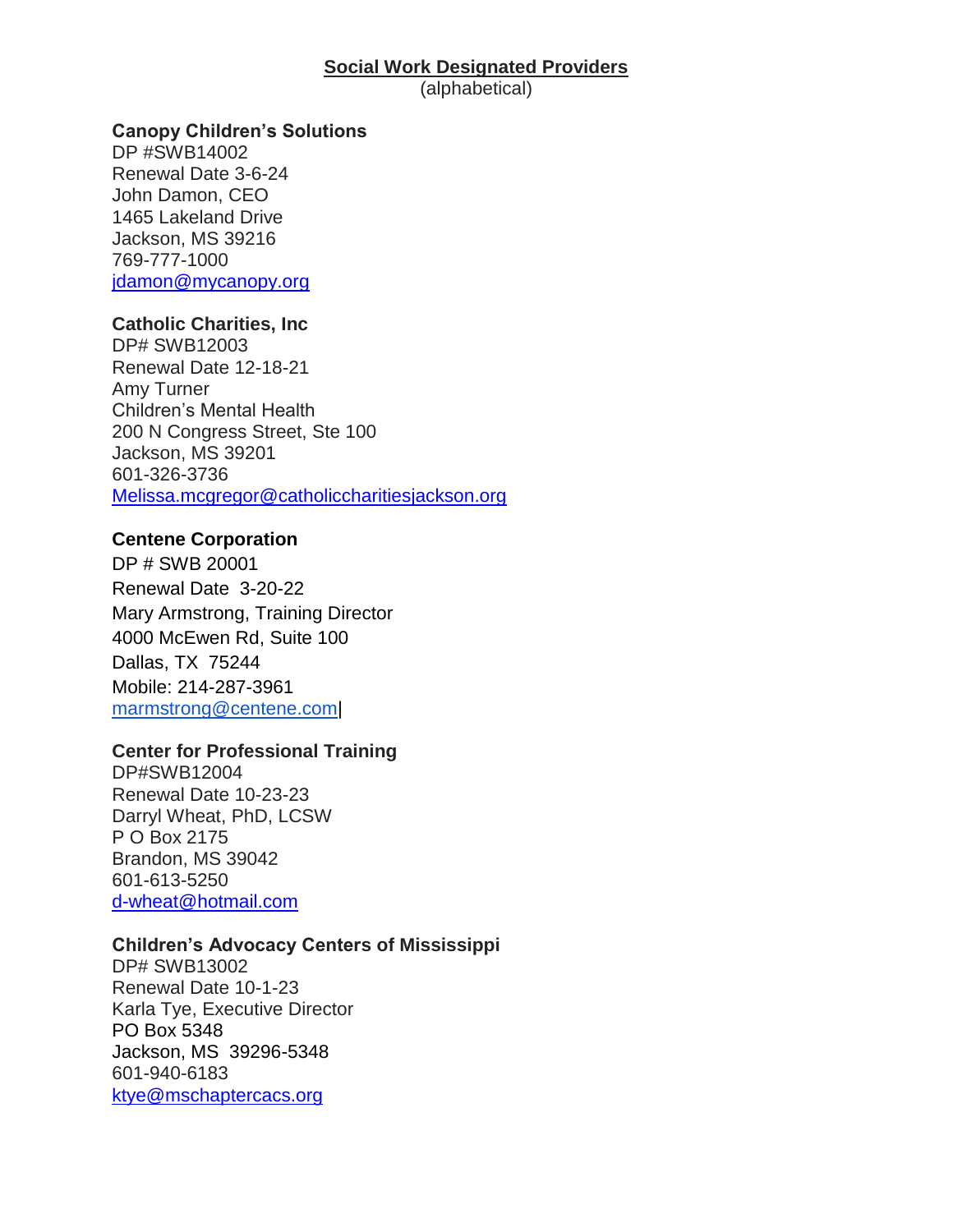# **Continuing Education Productions, Inc.**

DP # SWB14001 Renewal Date 3-20-22 Carol Moraway, President P.O. Box 6003 Gulfport, MS 39506 228-233-4462 [Carolpmoraway@cableone.net](about:blank)

#### **Gulf Coast Center for Nonviolence**

DP # SWB12017 Renewal Date 1-10-23 Stacey Riley, Executive Director P.O. Box 333 Biloxi, MS 39533 228-436-3809 [sriley@gcwcfn.org](about:blank)

# **Lifeline Children's Services**

DP# SWB13001 Renewal Date 1-30-23 John Noblin, MS State Director 2624 Southerland Street Jackson, MS 39216 601.366.4282 [john.noblin@lifelinechild.org](mailto:john.noblin@lifelinechild.org)

#### **Louisiana-Mississippi Palliative Care Organization**

DP #SWB13003 Renewal Date 5-1-23 Marquetta Trice, Education Director 717 Kerlerec Street New Orleans, LA 70116 [Marquetta@LMHPCO.org](mailto:Marquetta@LMHPCO.org)

#### **Mississippi Conference on Social Welfare**

DP# SWB12010 Renewal Date 12-1-23 Dr. Virginia Adolph, Director P O Box 13422 Jackson, MS 39326 228-424-0628 info@mississippiconferenceonsocialwelfare-mcsw.org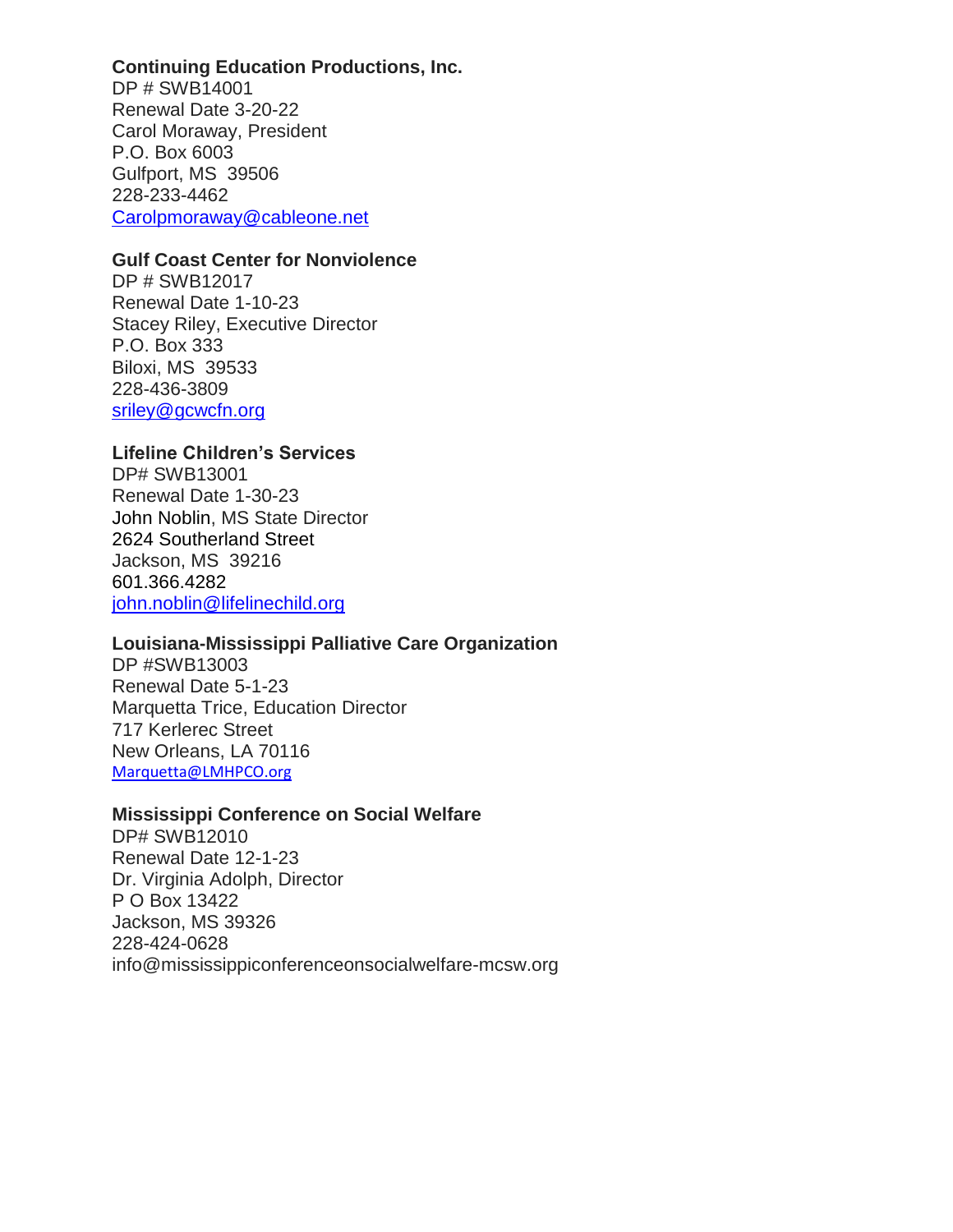#### **Mississippi Department of Child Protective Services**

DP-#SWB12009 Renewal Date 10-23-23 Andrea Sanders 660 North State St Jackson MS 39205 601-359-4947 [shelia.nabors@mdcps.ms.gov](about:blank)

# **Mississippi Department of Health Social Services Department**

DP-#SWB12007 Renewal Date 10-22-22 Krista Guynes, Director 570 East Woodrow Wilson P O Box 1700 Jackson, MS 39215-1700 [Danielle.Seale@msdh.ms.gov](about:blank)

#### **Mississippi Public Health Institute**

DP# SWB18001 Renewal date 5-11-24 Renee Shakespeare 829 Wilson Drive, Suite C Ridgeland, MS 39157 601-398-4406 [rshakespeare@msphi.org](mailto:rshakespeare@msphi.org)

#### **Mississippi Society for Social Work Leadership in Healthcare**

DP# SWB12011 Renewal Date 10-17-23 Christy Whitley, President 276 Carroll Street Walthall, MS 39771 662-791-9799

# **North Delta Planning and Development District**

DP #17001 Renewal Date 1-13-23 Elgalene Close 220 Power Drive, PO Box 1488 Batesville, MS 38606 662-561-4100 [eclose@ndpdd.com](about:blank)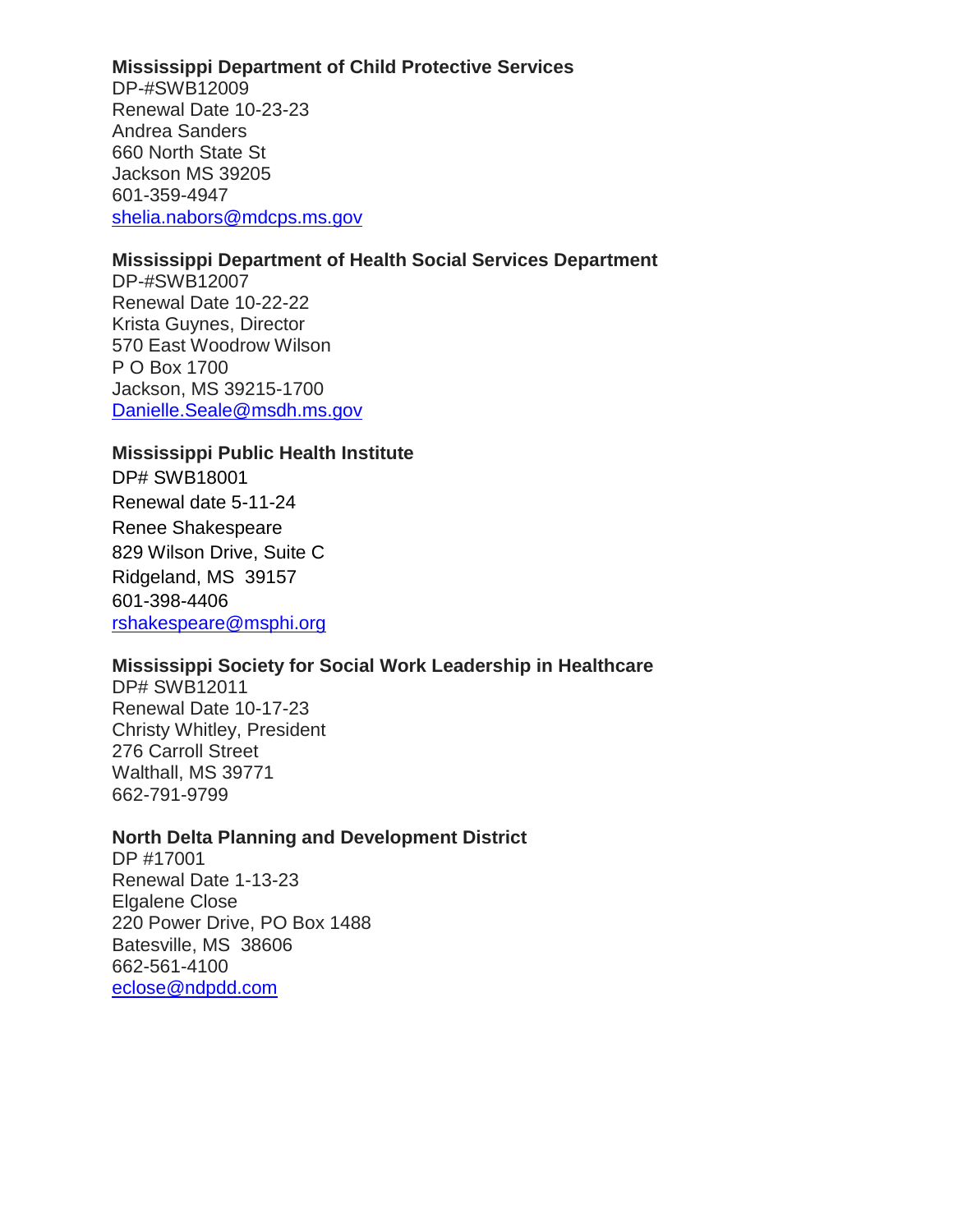# **North MS Medical Center**

DP# SWB12012 Renewal Date 3-23-24 Meagan Waldrip 830 S Gloster Tupelo, MS 38801 662-377-5297 [MWaldrip@nmhs.net](mailto:MWaldrip@nmhs.net)

# **Oxford Treatment Center**

DP ##SWB18002 Renewal Date 10-12-22 Brian Whisenant 611 Commerce Parkway Oxford, MS 38655 662-701-9653 [wwhisenant@contactaac.com](about:blank)

# **Pine Belt Mental Healthcare Resources**

DP# SWB17002 Renewal date 11-1-23 Mona Gauthier 4100 Mamie Street PO Box 18679 Hattiesburg, MS 39404-8679 [mona.gauthier@pbmhr.org](mailto:mona.gauthier@pbmhr.org)

# **Pine Grove Behavioral Health & Addiction Services**

DP# SWB12013 Renewal Date 8-24-22 Samuel Rosa, MS 2255 Broadway Drive Hattiesburg, MS 39402 601-288-4915 [SRosa@forrestgeneral.com](mailto:SRosa@forrestgeneral.com)

# **Southern Christian Services for Children & Youth**

DP# SWB12015 Renewal Date 10-17-23 Jamie Himes, President and CEO 4735 Old Canton Road, Ste 111 Jackson, MS 39211 601-354-0983 jamie@southernchristianservices.org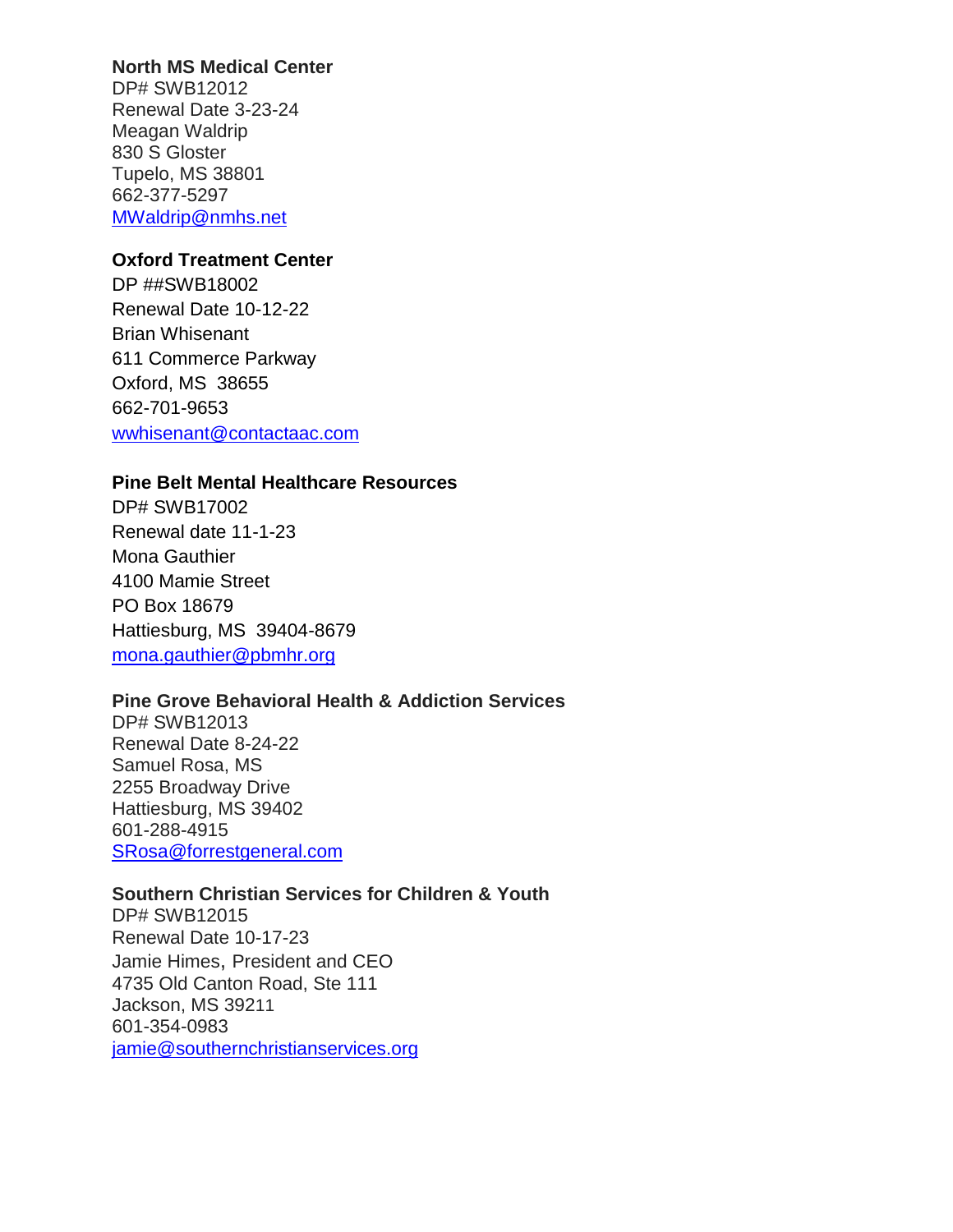#### **St. Dominic-Jackson Memorial Hospital**

DP #SWB14003 Renewal Date 12-15-22 Madison Shutze, RN 969 Lakeland Drive Jackson, MS 39216 601-200-6916 [mshutze@stdom.com](about:blank)

# **University of Mississippi Medical Center**

DP# SWB120016 Renewal Date 1-15-24 Vickie M. Lorensen Skinner, DHA, CHCP, Director Continuing Health Professional Education 2500 N State Street Jackson, MS 39216-4505 601-815-5141 [vskinner@umc.edu](mailto:vskinner@umc.edu)

# **University of Mississippi Medical Center**

DP# SWB220001 Renewal Date 1-7-24 Kathy Van Cleave, LMSW, LCMHT, Director of Education and Outreach The MIND Center 2500 N State Street Jackson, MS 39216 601-815-4256 [kvancleave@umc.edu](mailto:kvancleave@umc.edu)

#### **Renewal Dates**

# **December 2021**

Catholic Charities DP #SWB120003 Renewal Date 12-18-21 Amy Turner, Children's Mental Health 200 N Congress Street, Ste 100 Jackson MS 39201 [601-326-3736](about:blank)

#### **March 2022**

Centene Corporation DP # SWB20001 Renewal Date 3-20-22 Mary Armstrong, Training Director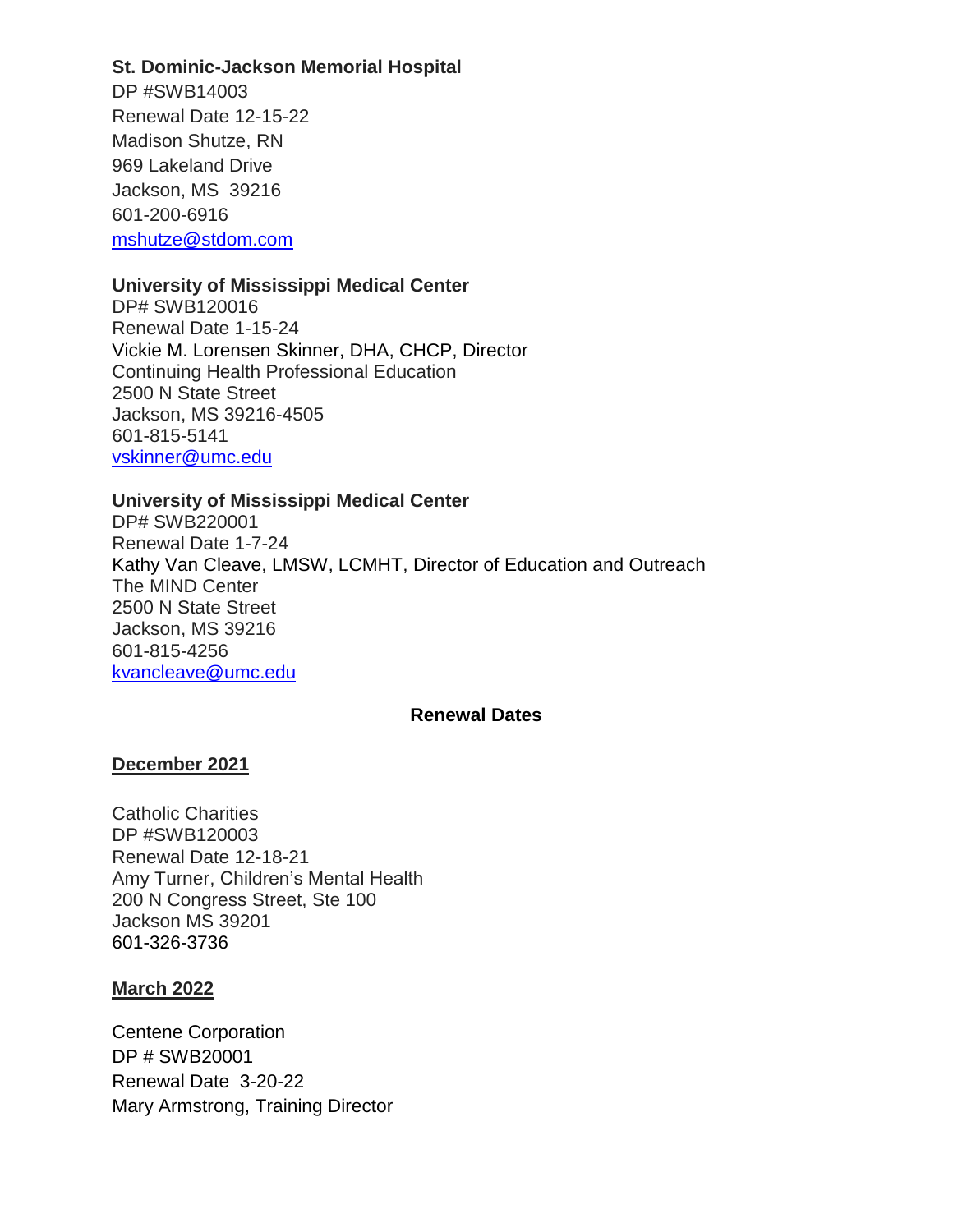4000 McEwen Rd, Suite 100 Dallas, TX 75244 Mobile: 214-287-3961

Continuing Education Productions DP # SWB14001 Renewal Date 3-20-22 Carol Moraway, President P.O. Box 6003 Gulfport, MS 39506 228-233-4462

#### **August 2022**

Pine Grove Behavioral Health & Addiction Services DP #SWB 120013 Renewal Date 8-24-22 Samuel Rosa, MS 2255 Broadway Drive Hattiesburg MS 39402

# **October 2022**

Oxford Treatment Center DP #SWB18002 Renewal Date 10-12-22 Brian Whisenant 611 Commerce Parkway Oxford, MS 38655 662-701-9653

Mississippi Department of Health Social Services Department DP #SWB120007 Renewal Date 10-22-22 Krista Guynes, Director 570 East Woodrow Wilson P O Box 1700 Jackson MS 39215-1700

#### **December 2022**

St. Dominic-Jackson Memorial Hospital DP #SWB14003 Renewal Date 12-15-22 Madison Shutze, RN 969 Lakeland Drive Jackson, MS 39216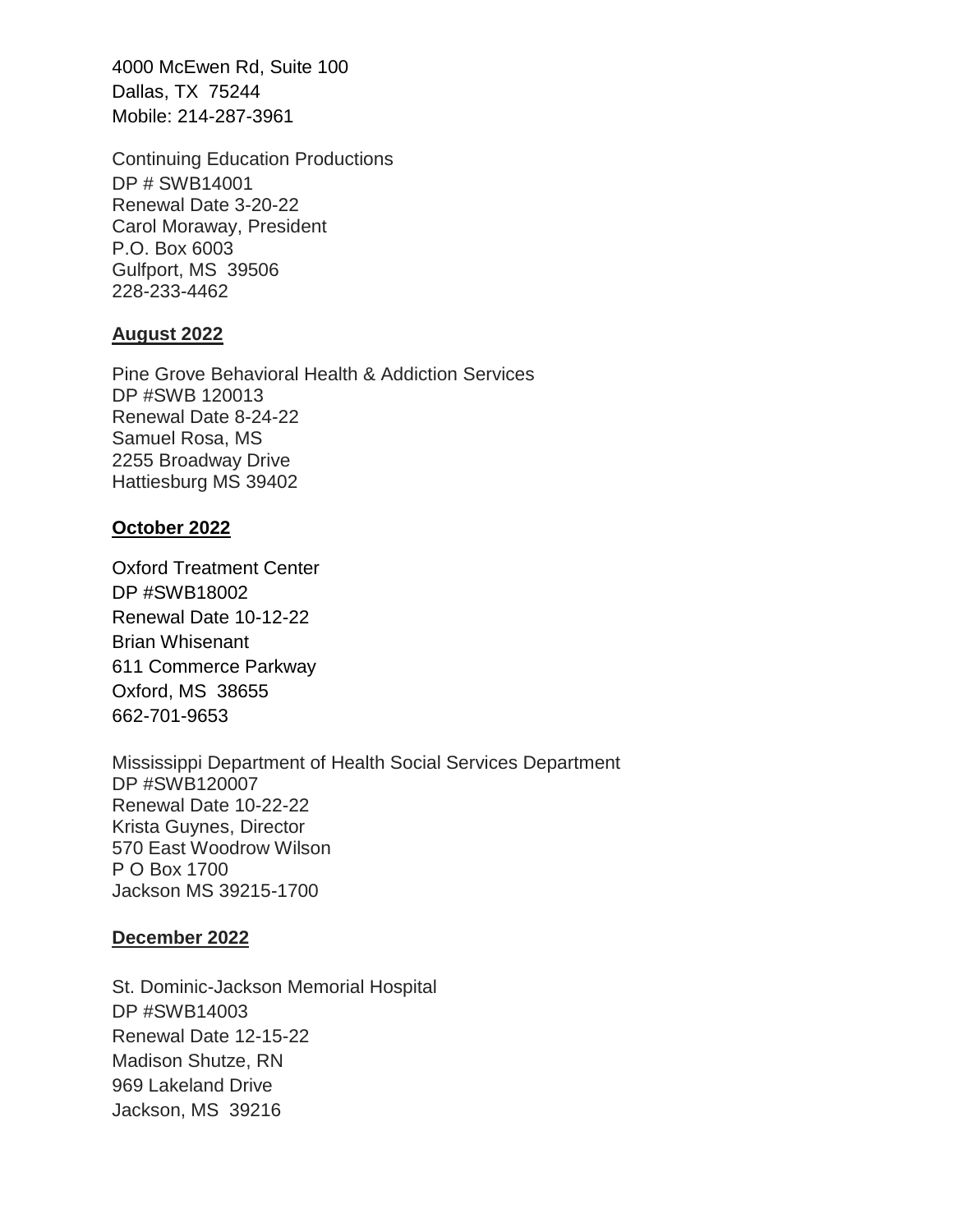#### 601-200-6916

#### **January 2023**

Gulf Coast Center for Nonviolence DP # SWB12017 Renewal Date 1-10-23 Stacey Riley, Executive Director P.O. Box 333 Biloxi, MS 39533 228-436-3809

Lifeline Children's Services DP #SWB13001 Renewal Date 1-30-23 Corey Voorhees, MS State Director P.O. Box 5243 Meridian, MS 39302 601-621-4285

North Delta Planning and Development District DP #SWB17001 Renewal Date 1-13-23 Elgalene Close 220 Power Drive, PO Box 1488 Batesville, MS 38606 662- 561-4100

#### **May 2023**

Louisiana-Mississippi Palliative Care Organization DP #SWB13003 Renewal Date 5-1-23 Marquetta Trice, Education Director 717 Kerlerec Street New Orleans, LA 70116

#### **October 2023**

Mississippi Department of Child Protective Services DP-#SWB12009 Renewal Date 10-23-23 Andrea Sanders 660 North State St Jackson MS 39205 601-359-4947

Center for Professional Training Renewal Date 10-23-23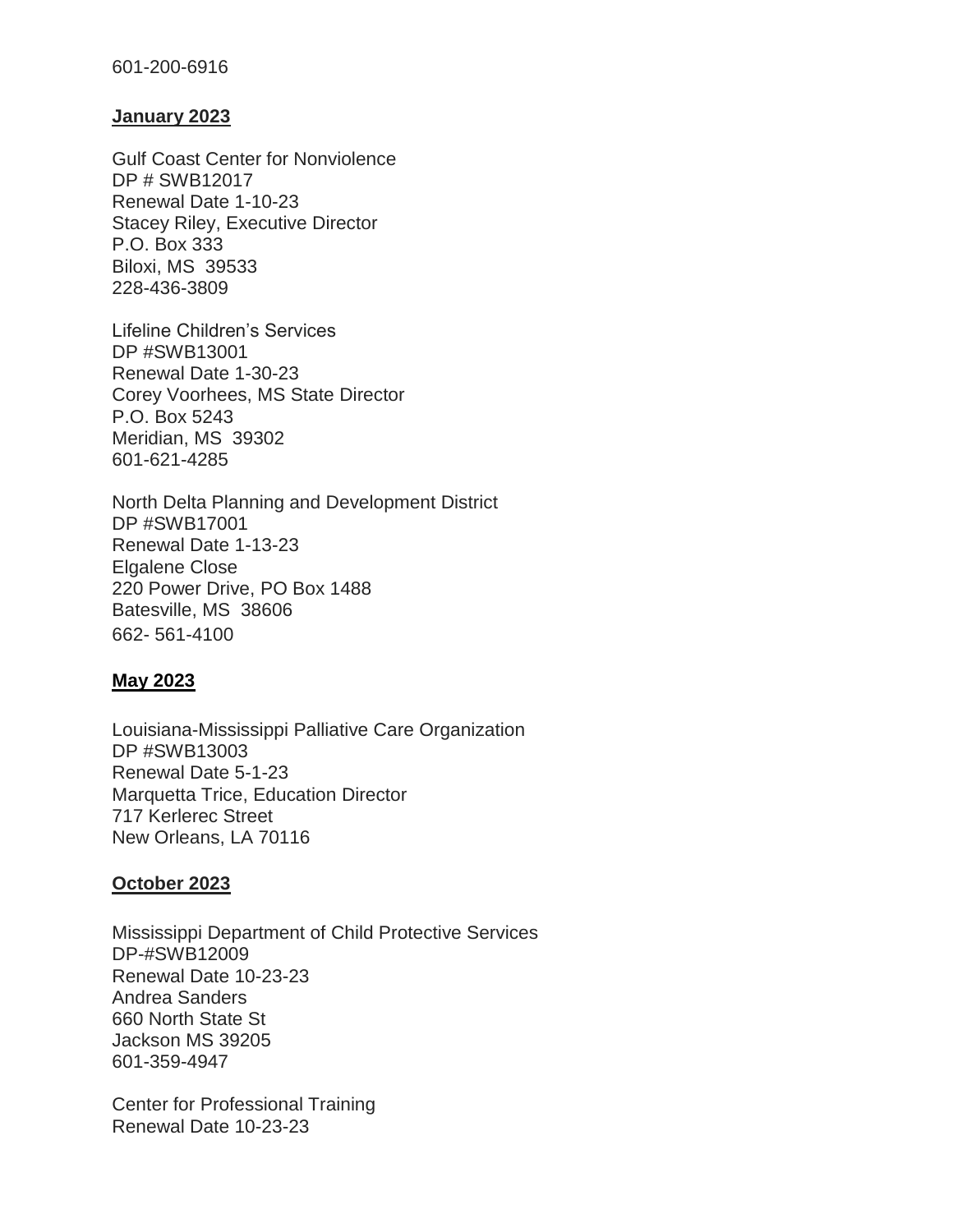DP #SWB12004 Darryl Wheat, PhD, LCSW P O Box 2175 Brandon MS 39042 [601-613-5250](about:blank)

Children's Advocacy Center DP# SWB13002 Renewal Date 10-1-23 Karla Tye, Executive Director PO Box 5348 Jackson, MS 39296-5348

Mississippi Society for Social Work Leadership in Healthcare DP# SWB12011 Renewal Date 10-17-23 Christy Whitley, President 276 Carroll Street Walthall, MS 39771 662-791-9799

#### **Southern Christian Services for Children & Youth**

DP# SWB12015 Renewal Date 10-17-23 Jamie Himes, President and CEO 4735 Old Canton Road, Ste 111 Jackson, MS 39211 601-354-0983

#### **November 2023**

Pine Belt Mental Healthcare Resources DP# SWB17002 Renewal date 11-1-23 Mona Gauthier 4100 Mamie Street PO Box 18679 Hattiesburg, MS 39404-8679

#### **December 2023**

Mississippi Conference on Social Welfare DP# SWB12010 Renewal Date 12-1-23 Dr. Virginia Adolph, Director P O Box 13422 Jackson, MS 39326 228-424-0628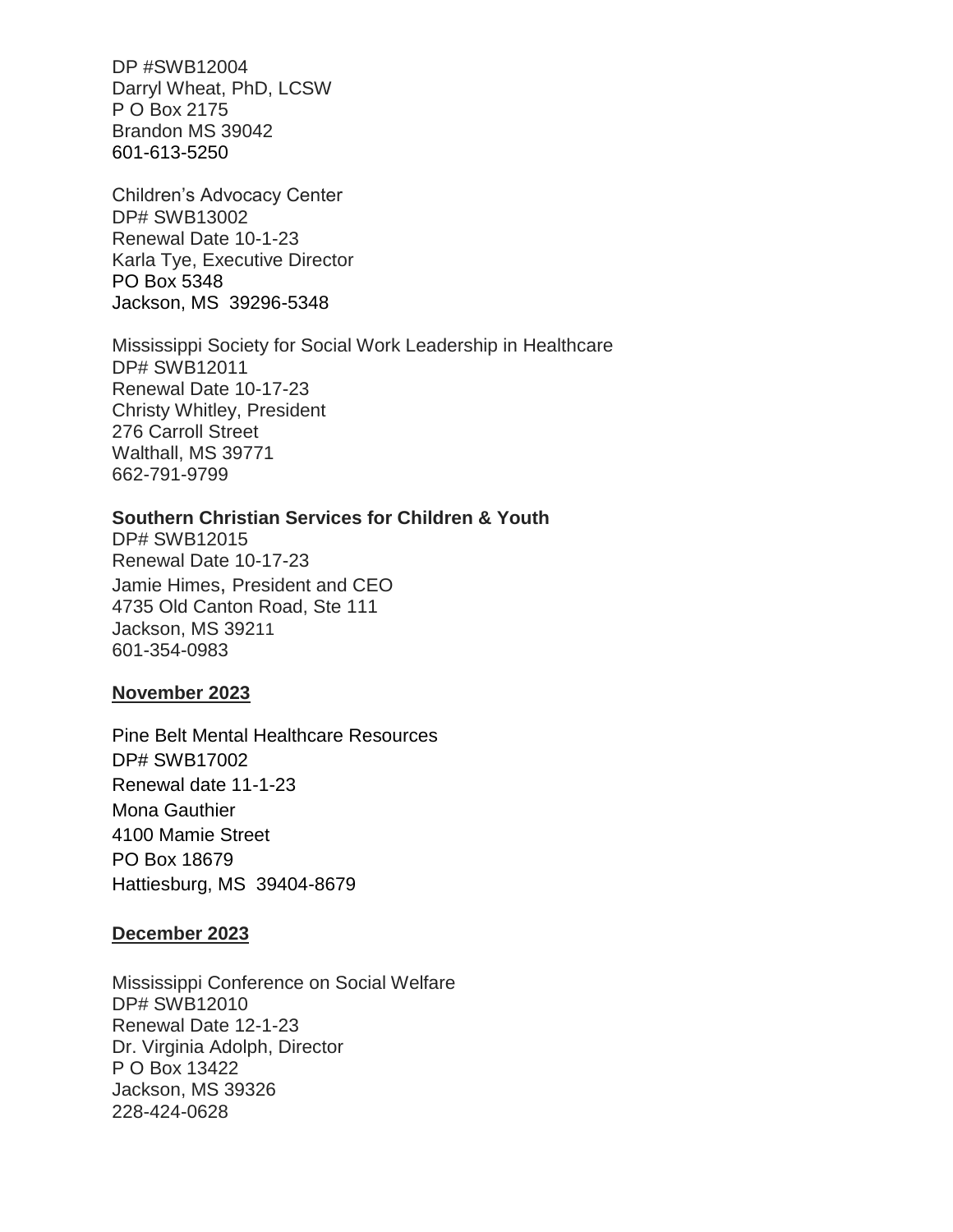# **January 2024**

University of Mississippi Medical Center DP# SWB120016 Renewal Date 1-15-24 Vickie M. Lorensen Skinner, DHA, CHCP, Director Continuing Health Professional Education 2500 N State Street Jackson, MS 39216-4505 601-815-5141

# **University of Mississippi Medical Center**

DP# SWB220001 Renewal Date 1-7-24 Kathy Van Cleave, LMSW, LCMHT, Director of Education and Outreach The MIND Center 2500 N State Street Jackson, MS 39216 601-815-4256

# **March 2024**

North MS Medical Center DP #SWB120012 Renewal Date 3-23-24 Meagan Waldrip 830 S Gloster Tupelo, MS 38801 662-377-5297

# **Canopy Children's Solutions**

DP #SWB14002 Renewal Date 3-6-24 John Damon, CEO 1465 Lakeland Drive Jackson, MS 39216 769-777-1000

# **May 2024**

Mississippi Public Health Institute DP# SWB18001 Renewal date 5-11-24 Renee Shakespeare 829 Wilson Drive, Suite C Ridgeland, MS 39157 601-398-4406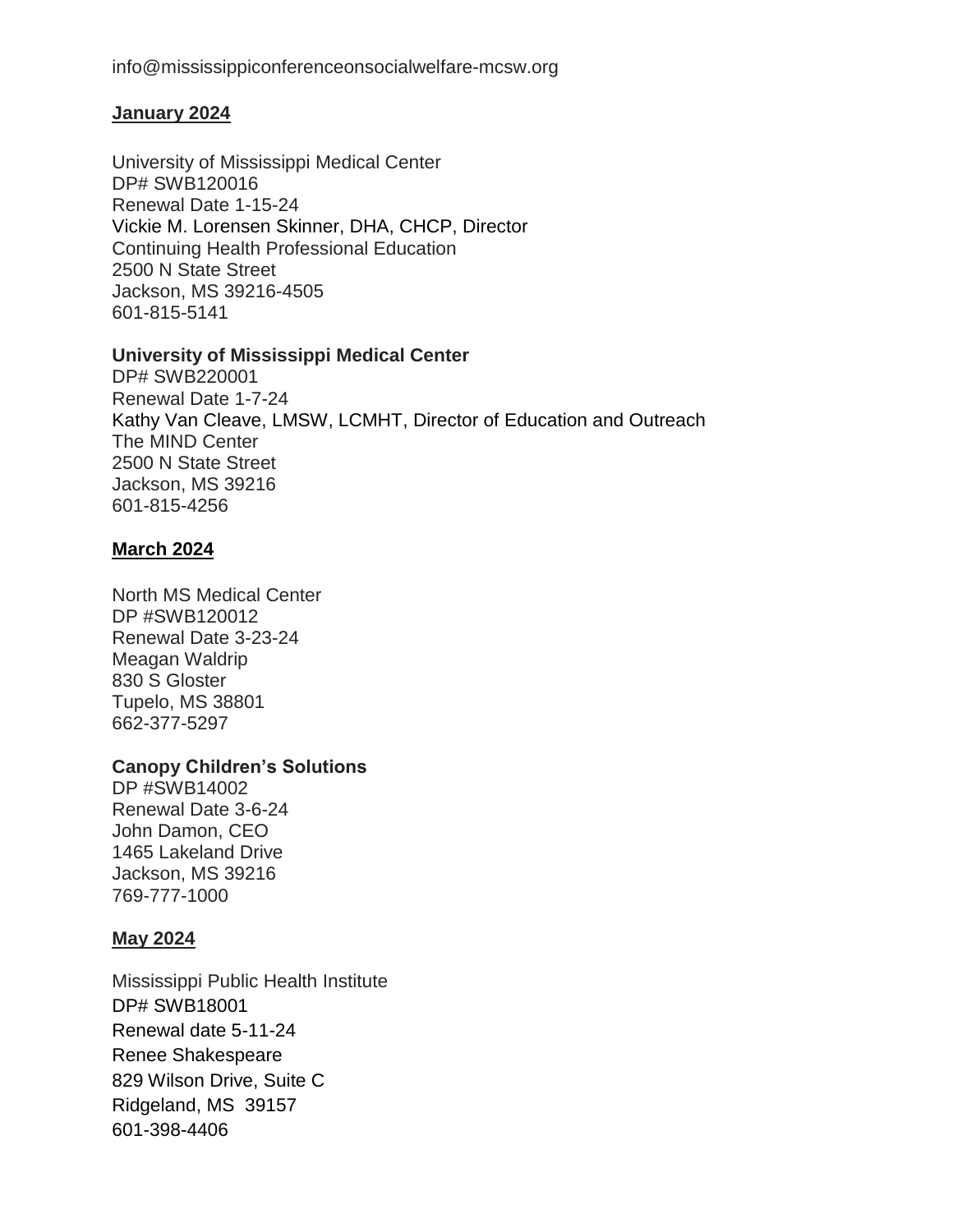# **Accredited Social Work Programs – Designated Provider Numbers**

#### **[Alcorn State University](about:blank) SWCU1201**

Social Work Program 1000 ASU Drive #419 Alcorn State MS 39096-7500 **Program Level:** Baccalaureate **Accreditation Status:** Accredited **Phone:**+1.601.877.6111 **Fax:**+1.601.877.2975 **E-mail:**[idleburg@alcorn.edu](about:blank)

#### **Belhaven [University](about:blank)**

Social Work Program 1500 Peachtree Street Jackson MS 39202 **Program Level:** Baccalaureate **Accreditation Status:** Accredited **Phone:**1.601.968.5940 **Fax:**1.601.968.9998 **E-mail:**[agaddis@belhaven.edu](about:blank)

#### **[Delta State University](about:blank) SWCU1202**

Department of Social Work P.O. Box 3172 Cleveland MS 38733 **Program Level:** Baccalaureate **Accreditation Status:** Accredited **Phone:**+1.662.846.4407 ext. 4409 **Fax:**+1.662.846.4403 **E-mail:**[lmoon@deltastate.edu](about:blank)

#### **[Jackson State University](about:blank) SWCU1203**

School of Social Work 3825 Ridgewood Road Jackson MS 39211 **Program Level:** Masters **Accreditation Status:** Accredited **Phone:**+1.601.432.6819 **Fax:**+1.601.432.6827 **E-mail:**[susie.a.spence@jsums.edu](about:blank) **[Jackson State University](about:blank)** School of Social Work 3825 Ridgewood Rd Jackson MS 39211 **Program Level:** Baccalaureate **Accreditation Status:** Accredited **Phone:**+1.601.432.6828

**E-mail:**[susie.a.spence@jsums.edu](about:blank)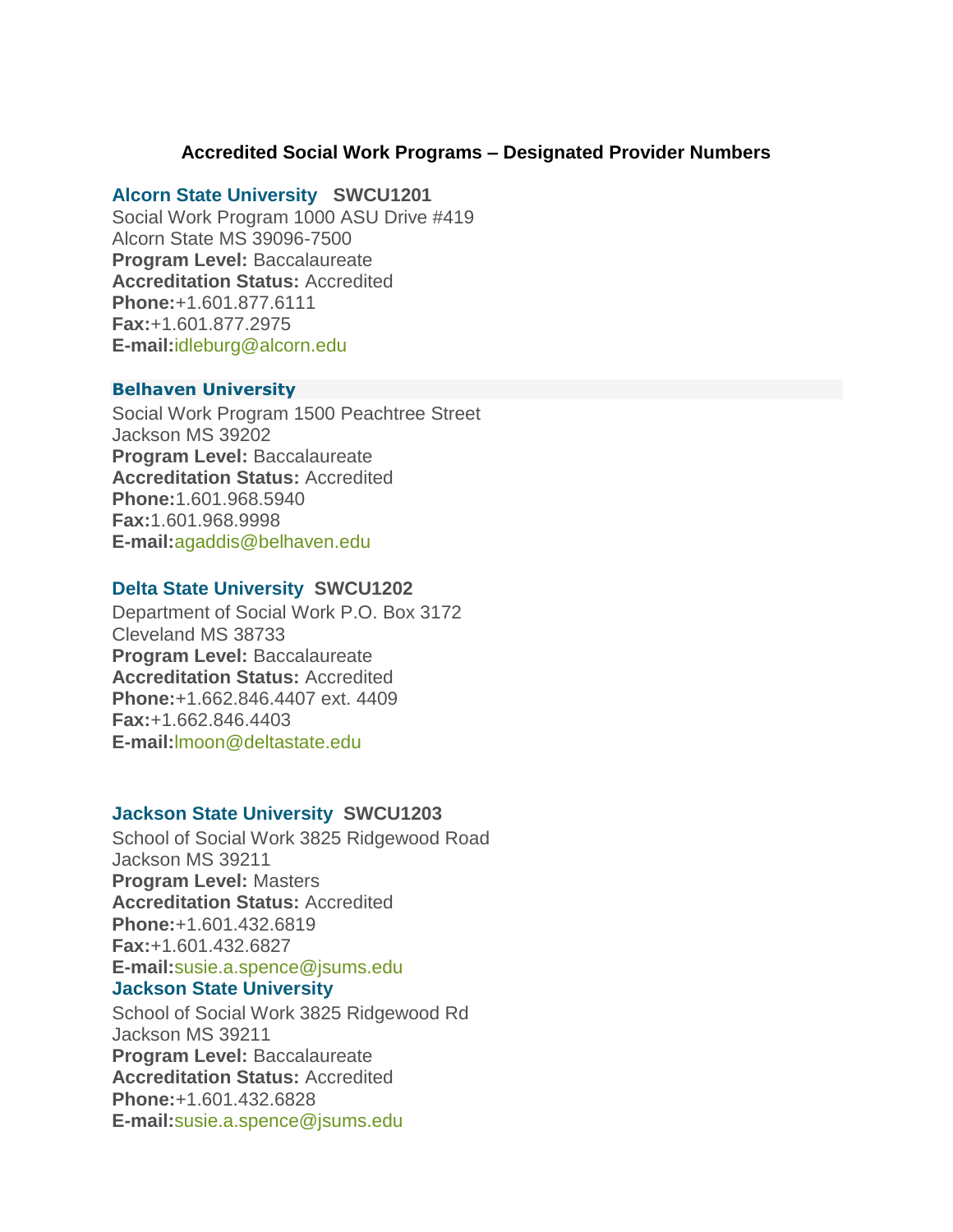# **[Mississippi College](about:blank) SWCU1204**

Social Work Program Box 4015, 112 Jennings Hall Clinton MS 39058 **Program Level:** Baccalaureate **Accreditation Status:** Accredited **Phone:**+1.601.925.3207 **Fax:**+1.601.925.3961 **E-mail:**[LLawson@mc.edu](about:blank)

#### **[Mississippi State University-Meridian](about:blank) SWCU1205**

Social Work Program 1000 Highway 19 North Meridian MS 39307 **Program Level:** Baccalaureate **Accreditation Status:** Accredited **Phone:**+1.601.484.0140 **Fax:**+1.601.484.0203 **E-mail:**[rcarr@meridian.msstate.edu](about:blank)

# **[Mississippi State University-Starkville](about:blank) SWCU1206**

Social Work Program Starkville Campus P.O. Box C Mississippi State MS 39762 **Program Level:** Baccalaureate **Accreditation Status:** Accredited **Phone:**+1.662.325.2495 **Fax:**+1.662.325.4564 **E-mail:**[crudden@ra.msstate.edu](about:blank)

# **[Mississippi Valley State University](about:blank) SWCU1207**

Department of Social Work Box 7293 14000 Highway 82 W Itta Bena MS 38941-1400

**Program Level:** Baccalaureate **Accreditation Status:** Accredited **Phone:**+1.662.254.3374 **Fax:**+1.662.254.3771 **E-mail:**[Vincent@mvsu.edu](about:blank)

#### **[Mississippi Valley State University](about:blank)**

Department of Social Work Box 7293 14000 Highway 82 W Itta Bena MS 38941-1400 **Program Level:** Masters **Accreditation Status:** Accredited **Phone:**+1.601.951.4251 **E-mail:**[catherine\\_singleton@msn.com](about:blank)

#### **[Rust College](about:blank) SWCU1208**

Social Work Program McCarty-Varnell BCS Building; Room 200 150 Rust Avenue Holly Springs MS 38635 **Program Level:** Baccalaureate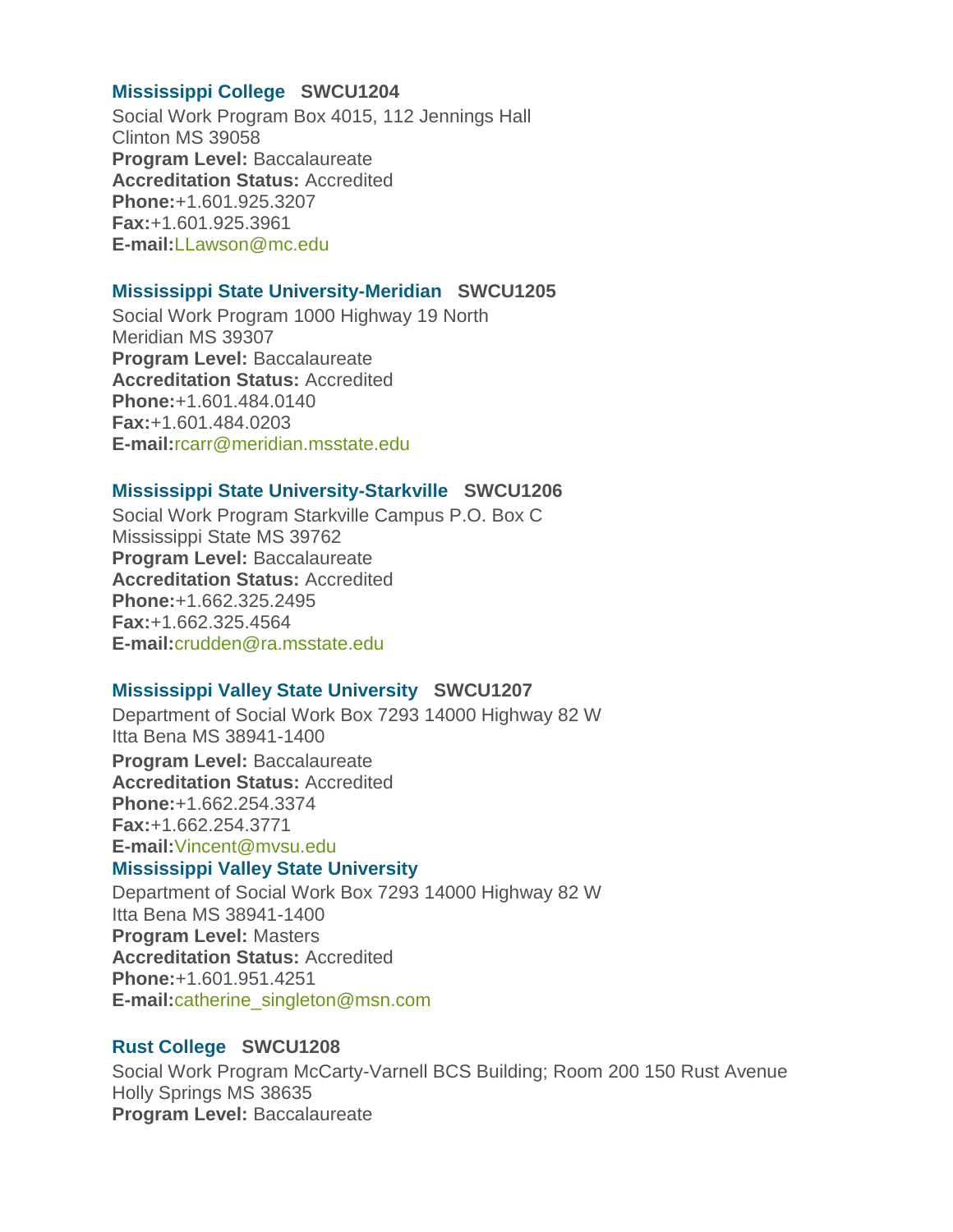**Accreditation Status:** Accredited **Phone:**+1.662.252.8000 ext. 4360 **Fax:**+1.662.252.5332 **E-mail:**[gbeckley@rustcollege.edu](about:blank)

#### **[University of Mississippi](about:blank) SWCU1209**

Department of Social Work, 208 Hume Hall P.O. Box 1848 University MS 38677-1848 **Program Level:** Baccalaureate **Accreditation Status:** Accredited **Phone:**+1.662.915.7336 **Fax:**+1.662.915.1288 **E-mail:**[cboyd@olemiss.edu](about:blank) **[University of Mississippi](about:blank)**

Department of Social Work, 208 Hume Hall P.O. Box 1848 University MS 38677-1848 **Program Level:** Masters **Accreditation Status:** Accredited **Phone:**+1.662.915.7336 **Fax:**+1.662.915.1288 **E-mail:**[cboyd@olemiss.edu](about:blank)

# **[University of Southern Mississippi](about:blank) SWCU1210**

School of Social Work Box 5114 Hattiesburg MS 39406-5001 **Program Level:** Masters **Accreditation Status:** Accredited **Phone:**+1.601.266.4163 **Fax:**+1.601.266.4127 **E-mail:**[tim.rehner@usm.edu](about:blank) **[University of Southern Mississippi](about:blank)**

# School of Social Work Box 5114 Hattiesburg MS 39406 **Program Level:** Baccalaureate **Accreditation Status:** Accredited **Phone:**+1.601.266.4163

**Fax:**+1.601.266.4165 **E-mail:**[tim.rehner@usm.edu](about:blank)

**Additional Designated Providers:**

**SWBA1201 -** Any program approved by the national NASW office, or any NASW Chapter;

**SWBA1202** - American Association for Marriage & Family Therapy or any of its state chapters;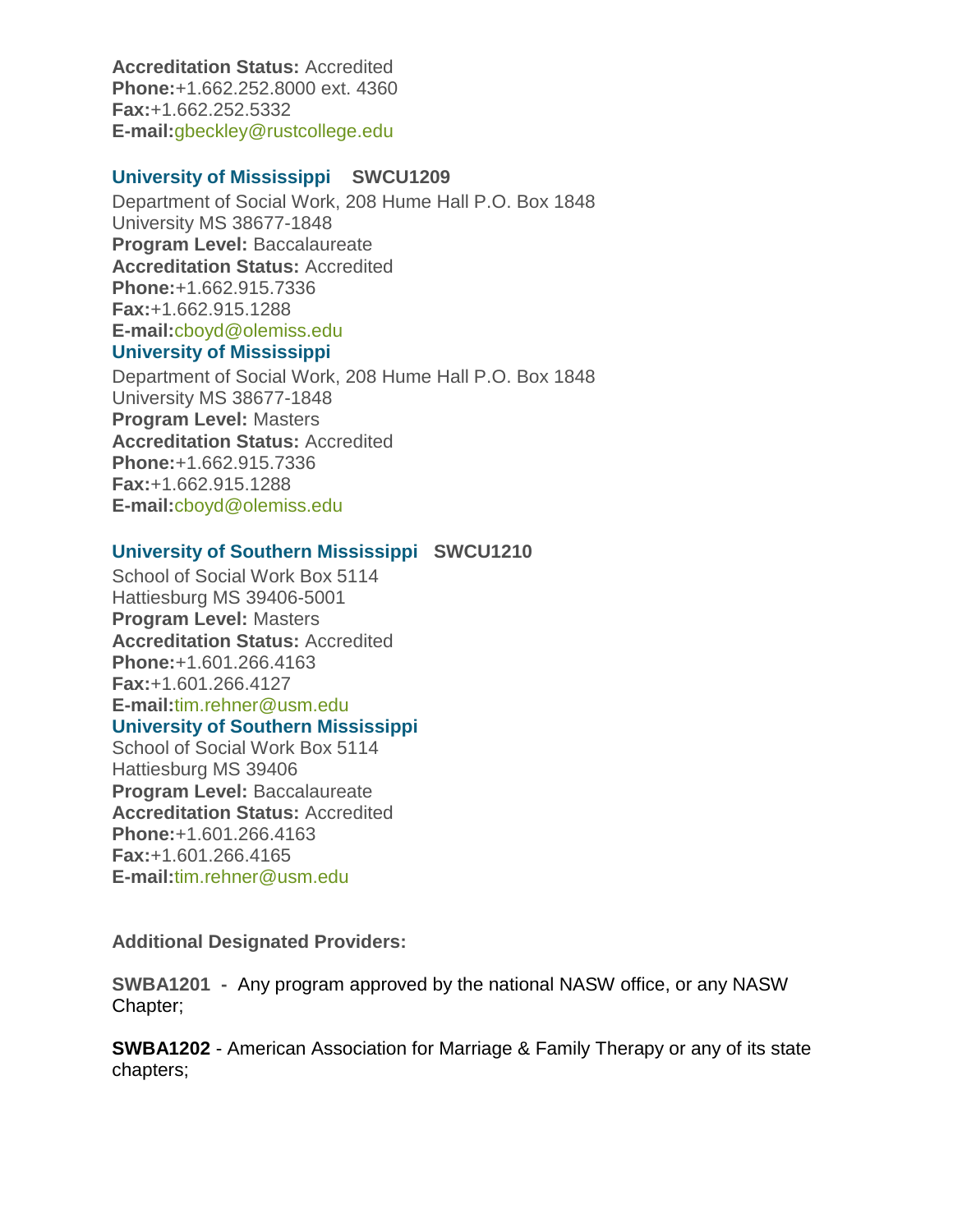**SWBA1203 -** Association of Social Work Boards, ACE approved programs, or any state licensing board affiliated with ASWB;

**SWBA1204 -** International Association of Social Workers or any program approved by member countries; or

**SWBA1205 -** International Federation of Schools of Social Work and member schools.

# **NO LONGER APPROVED:**

**Amedco, LLC** DP-03007 Expired 10.23.09 Karen Edmundson, Director P O Box 17009 St Paul MN 55117 [651-489-3387](about:blank)

# **Bethany Christian Services**

DP-03020 Provisional to 5.30.09 Revoked 6.30.09

Karen P Stewart 2618 Southerland St Jackson MS 39216 [601-366-4282](about:blank)

# **Center for Compassionate Care**

DP-03018 Expired 10-24-10 Julia McCain, Training Coordinator 4131 Swenson Street

Las Vegas NV 89119 [702-796-3166](about:blank)

# **Health Education Network**

DP# SWB120005 Renewal Date 12-22-13 notified BOE that they will not renew Shirley Sell, CE Administrator 304 Gray Street, Ste 201 Eau Claire, WI 54701-3677 [715-839-8055](about:blank)

# **Institute for Natural Resources**

DP-03015 Expired 1-15-10 Dr Richard S Coleman, Director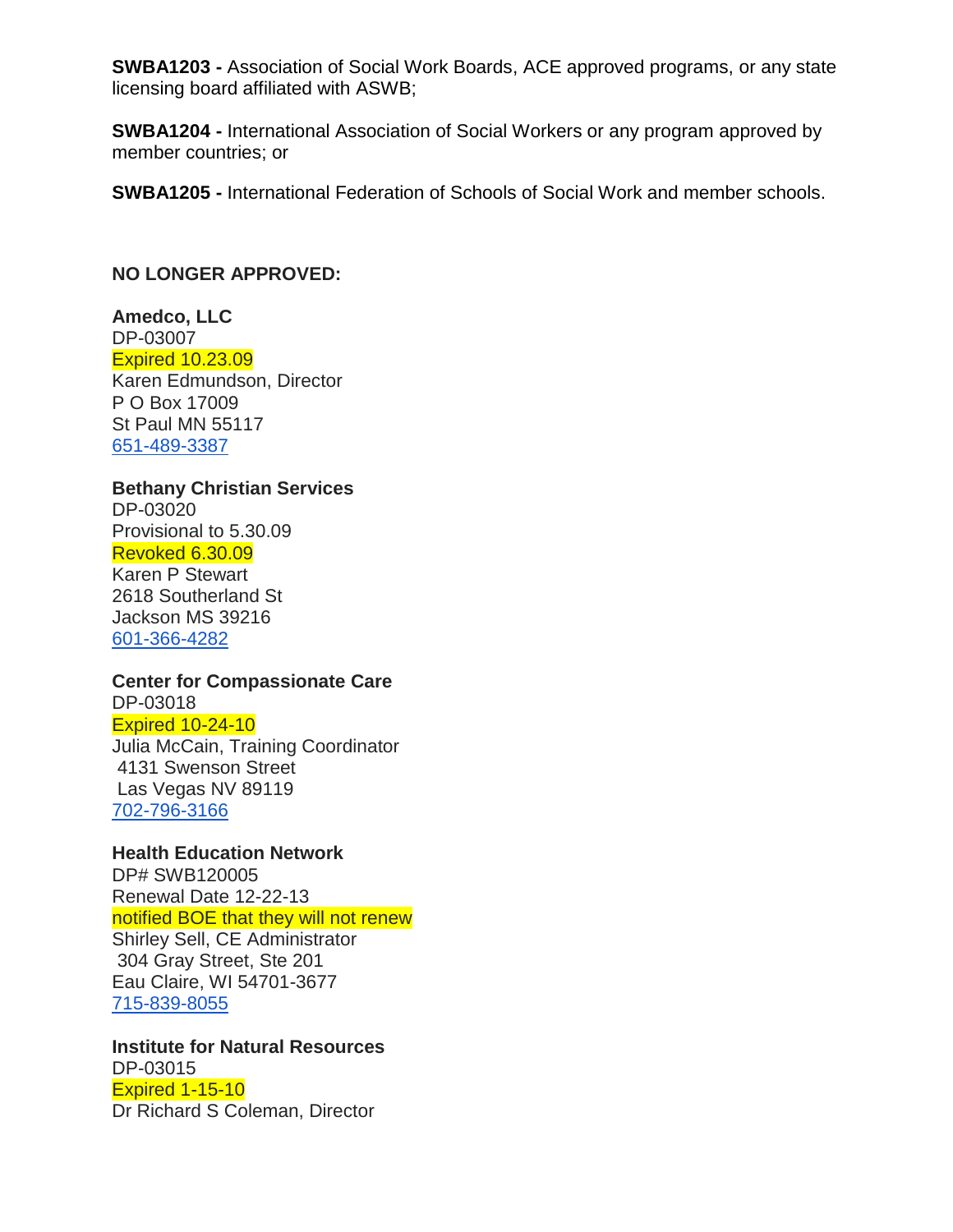P O Box 272027 Concord CA 94527-2027 [925-609-2820](about:blank)

#### **Mississippi Public Health Association Social Work Section**

DP-03009 Revoked 6-26-09

Wanda Patterson, LMSW 1055 Russell Rd Pontotoc MS 38863 662-489-7876

# **Mississippi Society for Social Work Leadership in Healthcare**

DP# SWB12011 Expired 10-17-19

Cynthia Edwards, Director P O Box 18456 Hattiesburg, MS 39404-8456 601-266-5114 [Cynthia.edwards@fmc-na.com](about:blank)

# **NCAAD of Northeast MS**

DP-03016 Expired 1-15-10 David E Anthony, CE Director 200 N Spring Street Tupelo MS 38804 662-841-0403

# **Pine Belt Mental Health Resources**

DP# SWB12014 Renewal Date 11-23-12 Did not renew Paige Kennedy

4100 Mamie St Hattiesburg MS 39402 601-544-4641

# **Jackson Public Schools Social Work Unit**

DP# SWB12006 Renewal Date 9-23-16 Did not renew Shelia Thomas, Director 621 South State St Jackson, MS 39201 601-960-8876 [sthomas@jackson.k12.ms.us](about:blank)

# **Mississippi Department of Mental Health**